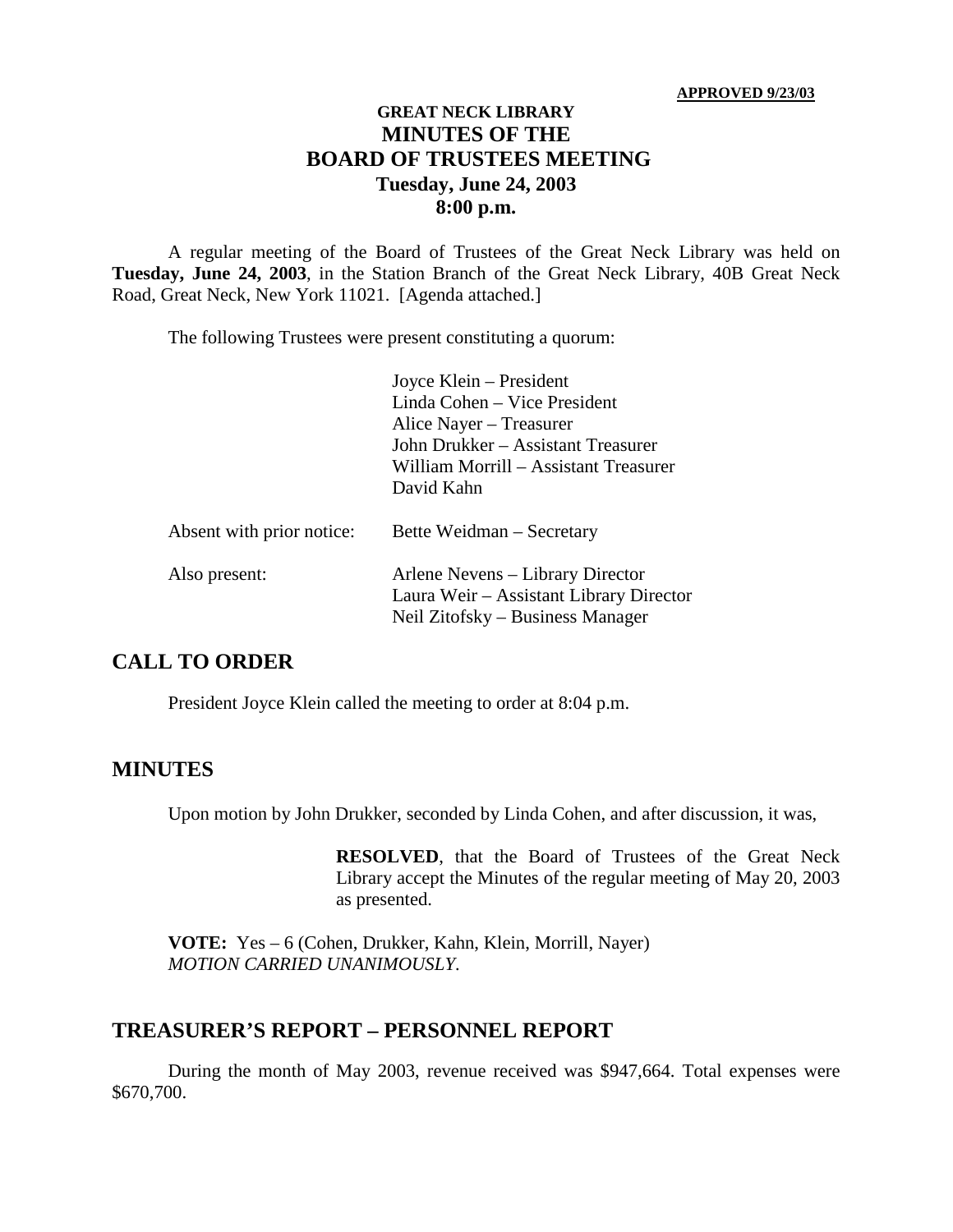At the close of business, May 31, 2003, total operating fund holdings were \$2,793,443, which were on deposit at HSBC and The Bank of New York, and in Petty Cash funds at Main and the Branches. This compares to a May 31, 2002 balance of \$2,970,980.

Additionally, the balance of the Main Building and Special Services fund was \$1,517,701; the Automated Library fund was \$131,203; the Restricted Gift fund was \$45,399; the Branch and Special Services fund was \$129,870. These funds totaled \$1,824,173 on May 31, 2003. The May 31, 2002 total was \$1,795,242.

Upon motion by Alice Nayer, seconded by Linda Cohen, and after discussion, it was,

**RESOLVED,** that the Board of Trustees of the Great Neck Library accept the June 24, 2003, Treasurer's Report with the Personnel Changes of May 16, 2003 through June 19, 2003.

**VOTE:** Yes – 6 (Cohen, Drukker, Kahn, Klein, Morrill, Nayer) *MOTION CARRIED UNANIMOUSLY.*

Upon motion by Alice Nayer, seconded by Linda Cohen and after discussion, it was,

**RESOLVED,** that the Board of Trustees of the Great Neck Library authorize the Treasurer to pay the persons named in the Check Register dated May 16, 2003 through June 18, 2003, Paid-Checks numbered 1059 through 1062 and 27259 through 27329, and To-Be-Paid checks numbered 27330 through 27464, the sums set against their respective names, amounting in the aggregate to \$221,774.41.

**VOTE:** Yes – 6 (Cohen, Drukker, Kahn, Klein, Morrill, Nayer) *MOTION CARRIED UNANIMOUSLY.*

#### **Branch Committee**

John Drukker was elected to serve as Chair of the Branch Committee at its first meeting of the year held on June 17, 2003 at the Parkville Branch Library. He reported that the Parkville Branch was busier than ever with various library activities and school assignments. The computers at the Parkville Branch are very popular and youngsters were very frustrated on the length of time it takes to download games. This is being looked into. Compliments were received from users of the Parkville Branch and there is a wonderful relationship with the staff and patrons. The Branch is doing extremely well.

#### **DIRECTOR'S REPORT** (attached)

The Board was informed that the Supreme Court upheld the Children's Internet Protection Act (CIPA) despite the Lower Court's ruling that it was unconstitutional. It requires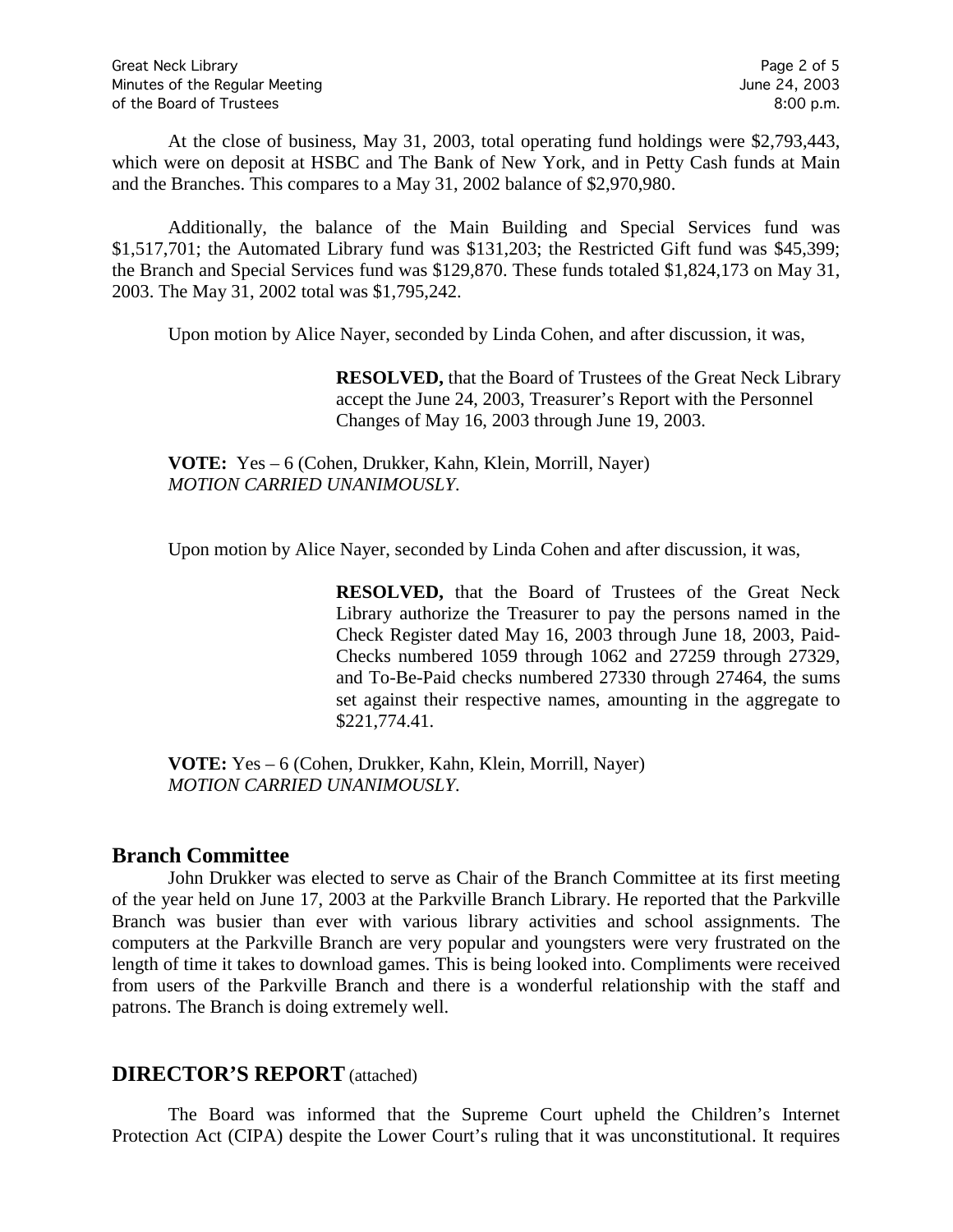that every computer in the library must be filtered. Failure to comply would result in the loss of E-Rate funding, which is approximately \$18,000 for the Great Neck Library. The Policy/Bylaws Committee will be meeting over the summer to address this issue.

A new history book, The Ultimate Great Neck by Marcelle Fischler, was published. Staff members Leila Mattson (Head of Reference) and Risha Rosner (Local History Librarian) were acknowledged in the book, but there was no mention of the Great Neck Library although the author spent considerable time using the Library's facilities and archival collection to gather information for her book. A letter was written to the publisher/author addressing this situation and requesting that future printing of the book includes an acknowledgement to the Great Neck Library and that copies of the book be given to the Library for its archival collection.

Public Comment: Ralene Adler, Jo Ann Farley

# **NEW BUSINESS**

# **Excess Old Equipment**

Upon motion by Linda Cohen, seconded by David Kahn, and after discussion it was,

**RESOLVED,** that the Board of Trustees of the Great Neck Library declare the items listed on the appended schedule excessed and authorize the Director to dispose of same in an appropriate manner.

VOTE**:** Yes – 6 (Cohen, Drukker, Kahn, Klein, Morrill, Nayer) *MOTION CARRIED UNANIMOUSLY.*

# **New York Library Association Conference**

Upon motion by David Kahn, seconded by Linda Cohen, and after discussion it was,

**RESOLVED,** that the Board of Trustees of the Great Neck Library authorize the attendance of three members of the professional staff at the New York Library Association Conference to be held in Saratoga, New York, from November  $5 - 8$ , 2003 at a cost not to exceed \$2,781 to be charged to the Travel/Conference line of the Operating Budget.

VOTE**:** Yes – 6 (Cohen, Drukker, Kahn, Klein, Morrill, Nayer) *MOTION CARRIED UNANIMOUSLY.*

# **Board Policy Manual Changes**

Upon motion by Alice Nayer, seconded by Linda Cohen, and after discussion it was,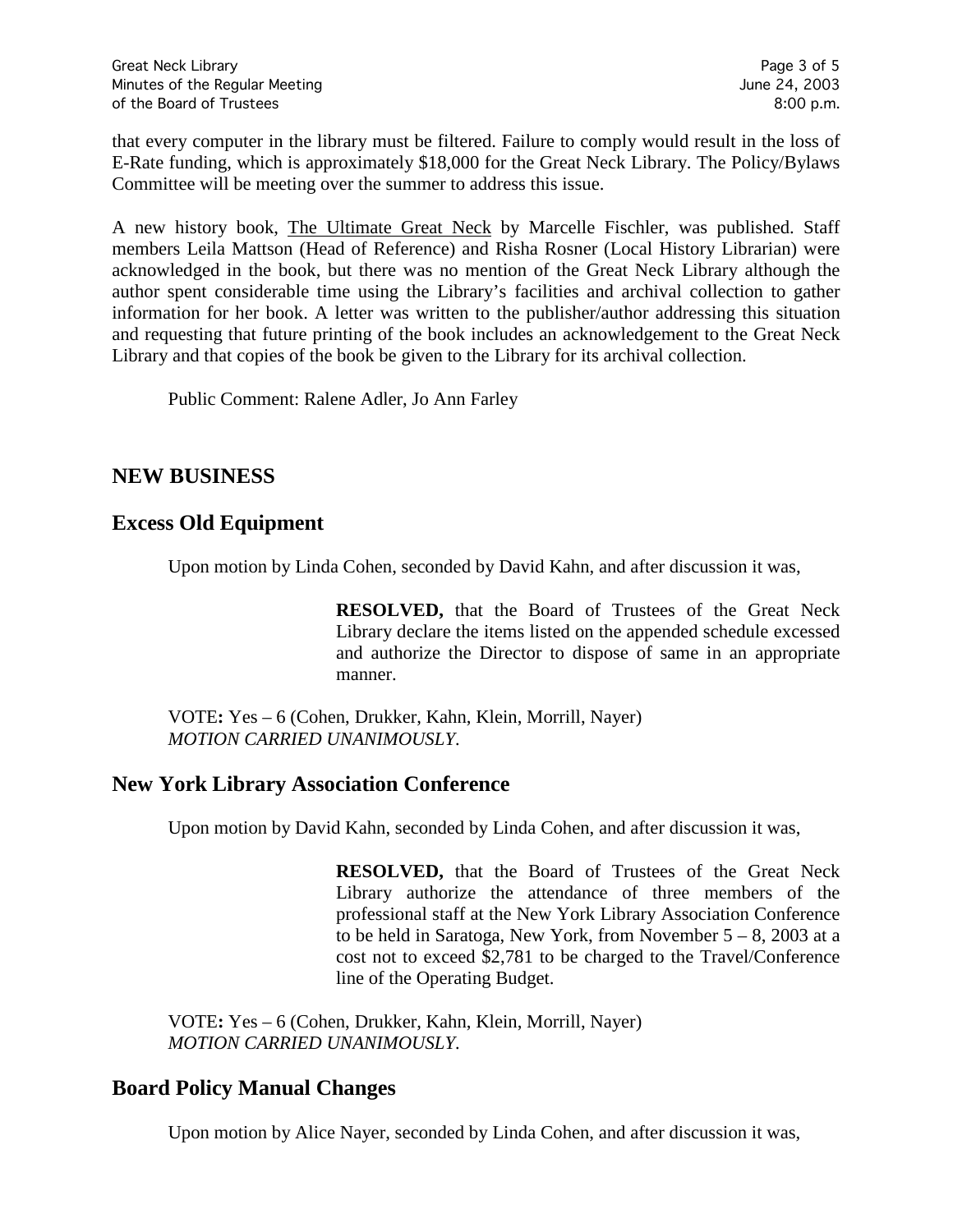**RESOLVED,** that the Board of Trustees of the Great Neck Library adopt the revisions to Section 400-20 and the insertion of Section 400-25 to the Board Policy Manual as presented;

and further,

That the Board of Trustees of the Great Neck Library authorize the Treasurer to instruct the Library's banks to accept intra-bank only transfers from either the Director or the Business Manager.

Public Comment: Ralene Adler

VOTE**:** Yes – 6 (Cohen, Drukker, Kahn, Klein, Morrill, Nayer) *MOTION CARRIED UNANIMOUSLY.*

#### **Legal Services Retainer**

Upon motion by John Drukker, seconded by Alice Nayer, and after discussion it was,

**RESOLVED,** that the Board of Trustees of the Great Neck Library approve the Legal Services Retainer Agreement with Behrens, Loew and Cullen at an annual fee of \$3,500 and an hourly rate of \$160 to be charged to the Legal Fees line of the Operating Budget.

VOTE**:** Yes – 6 (Cohen, Drukker, Kahn, Klein, Morrill, Nayer) *MOTION CARRIED UNANIMOUSLY.*

#### **Filing Fees**

Upon motion by Linda Cohen, seconded by David Kahn, and after discussion it was,

**RESOLVED,** that the Board of Trustees of the Great Neck Library authorize the payment of appropriate filing fees to the Town of North Hempstead to come from the Main Library and Special Services fund.

Public Comment: Ralene Adler

VOTE**:** Yes – 6 (Cohen, Drukker, Kahn, Klein, Morrill, Nayer) *MOTION CARRIED UNANIMOUSLY.*

#### **Transfer of Funds**

Upon motion by Alice Nayer, seconded by Linda Cohen, and after discussion it was,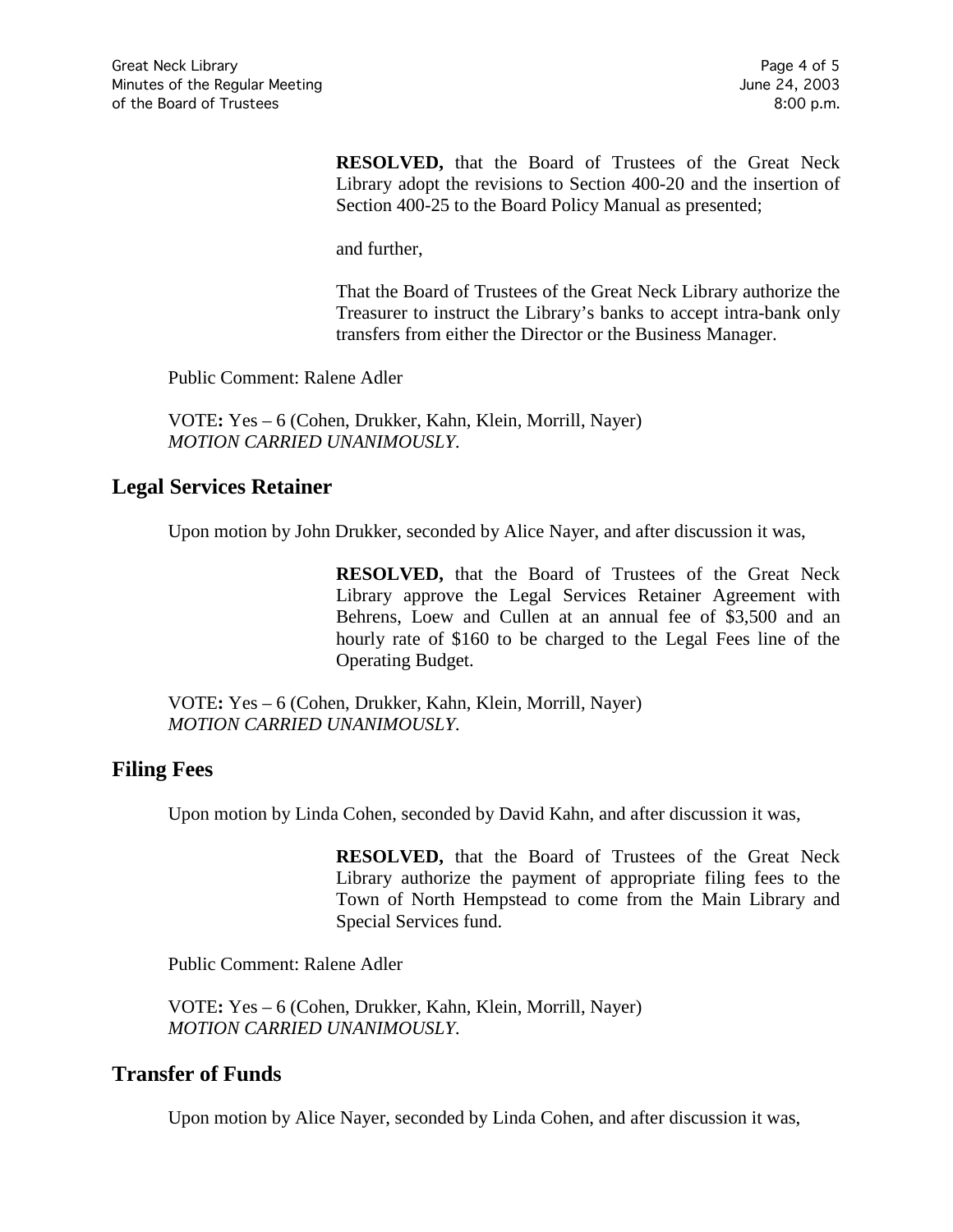**RESOLVED,** that the Board of Trustees of the Great Neck Library amend the resolution made at its May 20, 2003 meeting regarding the authorization of transfer of funds from the Branch and Special Services Fund. The Board authorizes the transfer of \$20,000 from each of the following funds: Main Building & Special Services Fund, Branch & Special Services Fund, and the Automated Library Fund to cover increased costs to the New York State Retirement Fund.

Public Comment: Ralene Adler

VOTE**:** Yes – 6 (Cohen, Drukker, Kahn, Klein, Morrill, Nayer) *MOTION CARRIED UNANIMOUSLY.*

### **Environmental Consultant**

Upon motion by John Drukker, seconded by Linda Cohen, and after discussion it was,

**RESOLVED,** that the Board of Trustees of the Great Neck Library retain the services of Fruedenthal & Elkowitz Consulting Group to provide environmental consulting services related to the Main Building Renovation/Expansion project as outlined in their proposal dated June 24, 2003, to be charged to the Main Building & Special Services Fund.

VOTE**:** Yes – 6 (Cohen, Drukker, Kahn, Klein, Morrill, Nayer) *MOTION CARRIED UNANIMOUSLY.*

# **CORRESPONDENCE** [attached]

Richard Silberman was not present to speak to his letter of May 12, 2003.

# **OPEN TIME**

Speaking: Ralene Adler, Jay Confino, JoAnn Farley

# **ADJOURNMENT**

Linda Cohen moved that the meeting be adjourned at 9:00 p.m.

Respectfully submitted,

Arlene Nevens